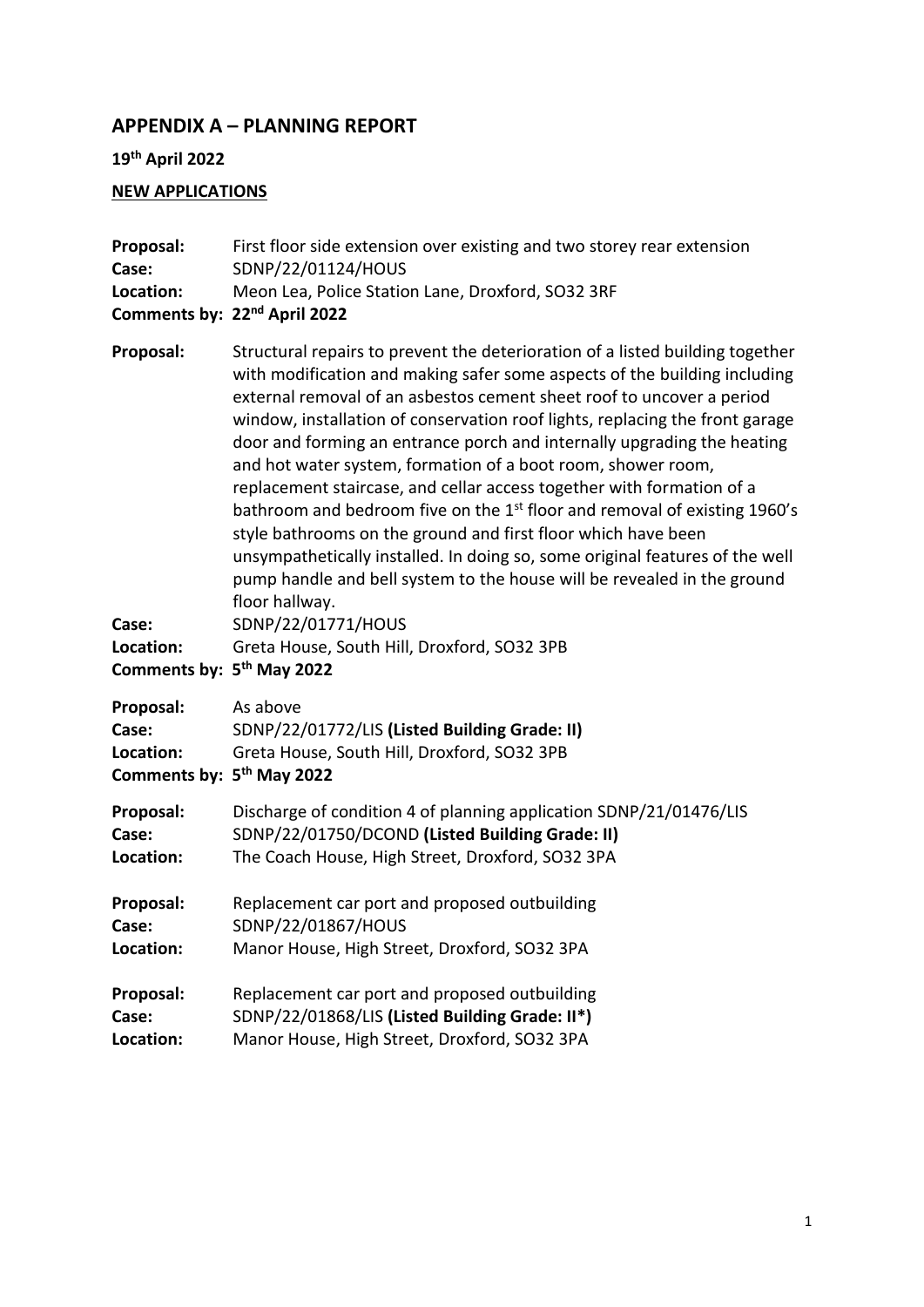# **APPLICATIONS DETERMINED (since 15th March 2022)**

| Proposal:<br>Case:<br>Location:<br><b>Decision:</b> | Demolition of the existing building and construction of a detached house in<br>replacement (renewal of planning permission ref. SDNP/19/02747/FUL)<br>SDNP/22/00335/FUL<br>Lisheen, Oxford Lane, Droxford, SO32 2FL<br><b>APPROVED</b>                                                                                                         |
|-----------------------------------------------------|------------------------------------------------------------------------------------------------------------------------------------------------------------------------------------------------------------------------------------------------------------------------------------------------------------------------------------------------|
| Proposal:<br>Case:<br>Location:<br><b>Decision:</b> | Construction of a timber clad winery building and occasional wedding venue<br>SDNP/21/04495/FUL<br>Poppy Down Farm Vineyard, Mayhill Lane, Droxford, SO32 3AH<br><b>APPROVED</b>                                                                                                                                                               |
| Proposal:<br>Case:                                  | Two storey side extension. Demolition of existing conservatory and<br>replacement extension on south west elevation. South east brick façade to<br>be overclad. Relocation of house entrance. Existing entrance to be replaced<br>with glazed window. Re-landscaping surrounding meadows around south<br>west elevation.<br>SDNP/21/05126/HOUS |
| Location:<br>Decision:                              | Downlands, Sheep Pond Lane, Droxford, SO32 3QZ<br><b>APPROVED</b>                                                                                                                                                                                                                                                                              |
| Proposal:<br>Case:<br>Location:<br>Decision:        | (Part retrospective) Erection of acoustic fence. Erection of greenhouse/shed<br>SDNP/21/05245/HOUS<br>8 Garrison Hill, Droxford, SO32 3AR<br><b>APPROVED</b>                                                                                                                                                                                   |
| Proposal:<br>Case:<br>Location:<br><b>Decision:</b> | (Amended) Demolition of existing outbuildings and construction of porch,<br>detached double garage with log store and garden room<br>SDNP/21/05390/HOUS<br>1 Down Vale Cottages, Police Station Lane, Droxford<br><b>APPROVED</b>                                                                                                              |
| Proposal:<br>Case:<br>Location:<br><b>Decision:</b> | Construction of detached 3 bedroom chalet dwelling with office space and<br>laboratory for owner/operator of Dadkhah Stud.<br>SDNP/20/04015/FUL<br>Dadkhah Stud, Park Lane, Upper Swanmore, SO32 2QQ<br><b>REFUSED</b>                                                                                                                         |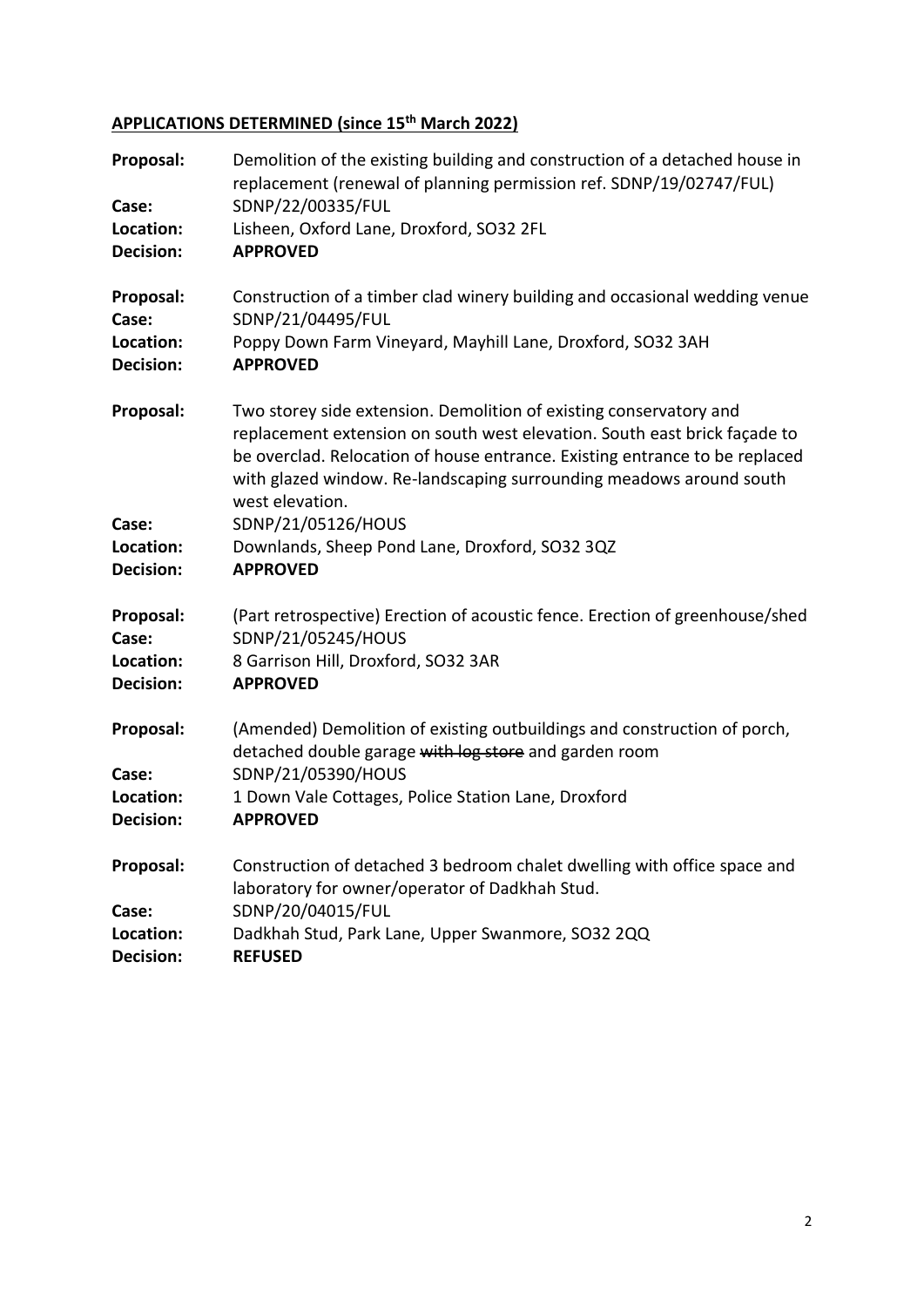#### **APPLICATIONS IN PROGRESS**

| Proposal:<br>Case: | Erection of a powder coated aluminium glasshouses sited on a dwarf brick<br>wall in keeping with existing brickwork within the property<br>SDNP/22/01138/HOUS                                                                                                                  |
|--------------------|--------------------------------------------------------------------------------------------------------------------------------------------------------------------------------------------------------------------------------------------------------------------------------|
| Location:          | Waterside, Midlington Road, Droxford, SO32 3PD                                                                                                                                                                                                                                 |
| Proposal:          | The works consists of the rebuilding of a boundary wall bought down during<br>the high winds                                                                                                                                                                                   |
| Case:<br>Location: | SDNP/22/00638/FUL<br>The White Horse Inn, South Hill, Droxford, SO32 3PB                                                                                                                                                                                                       |
| Proposal:          | Erection of a timber framed garden room replacing existing garden room on<br>same footprint.                                                                                                                                                                                   |
| Case:<br>Location: | SDNP/22/00716/HOUS<br>Willow House, South Hill, Droxford, SO32 3PB                                                                                                                                                                                                             |
| Proposal:          | Erection of a timber framed garden room replacing existing garden room on<br>same footprint.                                                                                                                                                                                   |
| Case:<br>Location: | SDNP/22/00717/LIS<br>Willow House, South Hill, Droxford, SO32 3PB                                                                                                                                                                                                              |
| Proposal:          | The proposed works will see the demolition of the existing conservatory and<br>construction of replacement rear extension and all associated works, along<br>with replacement of all existing glazing with new aluminium, and all fascias<br>and guttering with new grey uPVC. |
| Case:<br>Location: | SDNP/21/06362/HOUS<br>9 Chestnut Rise, Droxford, SO32 3NY                                                                                                                                                                                                                      |
| Proposal:<br>Case: | Construction of 3No. glamping pods with sustainable services.<br>SDNP/21/06392/FUL                                                                                                                                                                                             |
| Location:          | Red Admiral Vineyard, Swanmore Road, Droxford, SO32 3PT                                                                                                                                                                                                                        |
| Proposal:          | Discharge of condition 14 (Contamination) relating to planning approval<br>SDNP/16/04613/FUL                                                                                                                                                                                   |
| Case:              | SDNP/21/06225/DCOND                                                                                                                                                                                                                                                            |
| Location:          | Upland Park, Garrison Hill, Droxford, SO32 3QL                                                                                                                                                                                                                                 |
| Proposal:<br>Case: | Retrospective change of floor plans, upgrades to structure and proposed<br>change of window for a door.<br>SDNP/21/05713/LIS                                                                                                                                                   |
| Location:          | Sarum House, High Street, Droxford, SO32 3PA                                                                                                                                                                                                                                   |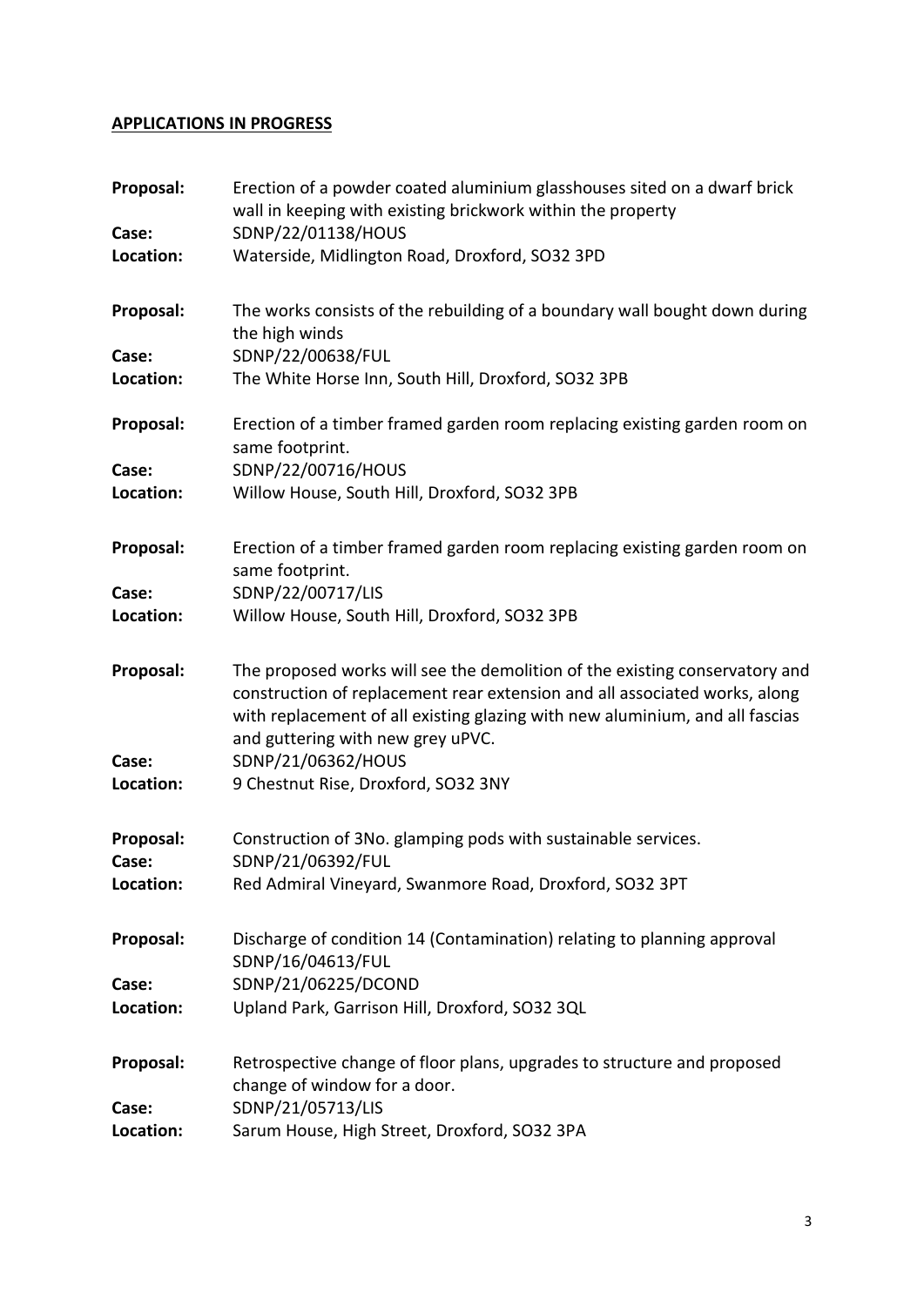| Proposal:<br>Case: | Proposed conversion of existing garage outbuilding into self-contained<br>holiday let and a proposed detached outbuilding.<br>SDNP/21/05929/FUL                       |
|--------------------|-----------------------------------------------------------------------------------------------------------------------------------------------------------------------|
|                    |                                                                                                                                                                       |
| Location:          | Sarum House, High Street, Droxford, SO32 3PA                                                                                                                          |
| Proposal:          | Proposed conversion of existing garage outbuilding into self-contained<br>holiday let and a proposed detached outbuilding.                                            |
| Case:              | SDNP/21/05930/LIS                                                                                                                                                     |
| Location:          | Sarum House, High Street, Droxford, SO32 3PA                                                                                                                          |
| Proposal:          | NMA - in relation to application SDNP2/20/02349/HOUS. Existing integral<br>garage to be converted into kitchen with bedroom above and single storey<br>rear addition. |
| Case:              | SDNP/21/05855/NMA                                                                                                                                                     |
| Location:          | Linden Lea, Northend lane, Droxford, SO32 3QN                                                                                                                         |
|                    |                                                                                                                                                                       |
| Proposal:          | Replacement windows and porch.                                                                                                                                        |
| Case:              | SDNP/21/05541/LIS                                                                                                                                                     |
| Location:          | The Coach House, High Street, Droxford, SO32 3PA                                                                                                                      |
| Proposal:          | Temporary use of land and siting of a Mobile Home for a period of three<br>years.                                                                                     |
| Case:              | SDNP/20/00938/FUL                                                                                                                                                     |
| Location:          | The Hambledon Hunt Kennels, Garrison Hill, Droxford, SO32 3QL                                                                                                         |
|                    |                                                                                                                                                                       |
| Proposal:          | Equestrian sand school                                                                                                                                                |
| Case:              | SDNP/21/01401/FUL                                                                                                                                                     |
| Location:          | The Mill House, Mill Lane, Droxford, SO32 3QS                                                                                                                         |
| Proposal:          | Retrospective change of use of land for the siting of a rural worker's<br>dwelling (mobile home)                                                                      |
| Case:              | SDNP/21/02993/FUL                                                                                                                                                     |
| Location:          | Mayhill Stud Farm, Mobile Home at Swanmore Road, Droxford, SO32 3PT                                                                                                   |
| Proposal:          | Erection of horse stables and feed and hay storage.                                                                                                                   |
| Case:              | SDNP/21/01666/FUL                                                                                                                                                     |
| Location:          | Hazelholt Farm, Hazelholt, Bishops Waltham, SO32 1GA                                                                                                                  |
|                    |                                                                                                                                                                       |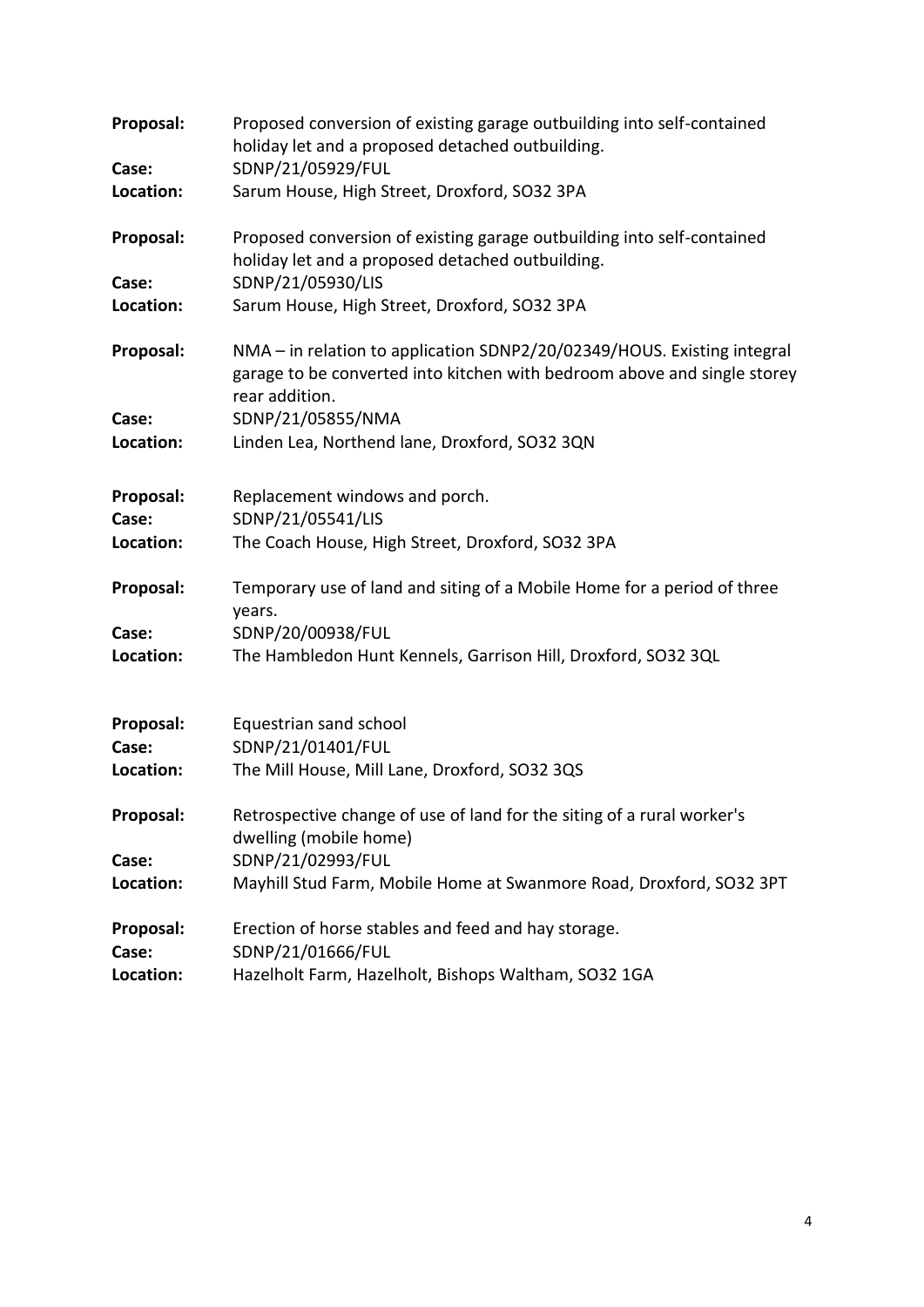### **APPEALS**

| Mr Ronald Seacombe                                                                  |
|-------------------------------------------------------------------------------------|
| Variation of conditions 2, 3, 4, 9, 10, 11, 12, 14, 17, 18, 19, 20, 21, 22, 23, 24, |
| 25 and 26 relating to planning approval SDNP/16/04613/FUL for alterations           |
| to the design and layout of the proposed holiday lodges, and for changes to         |
| the occupancy condition                                                             |
| SDNP/21/03144/CND                                                                   |
| Upland Park, Garrison Hill, Droxford, SO32 3QL                                      |
| 5 <sup>th</sup> April 2022                                                          |
| Comments by: 10th May 2022                                                          |
|                                                                                     |

An appeal has been lodged against the Refusal to grant planning consent, details as above.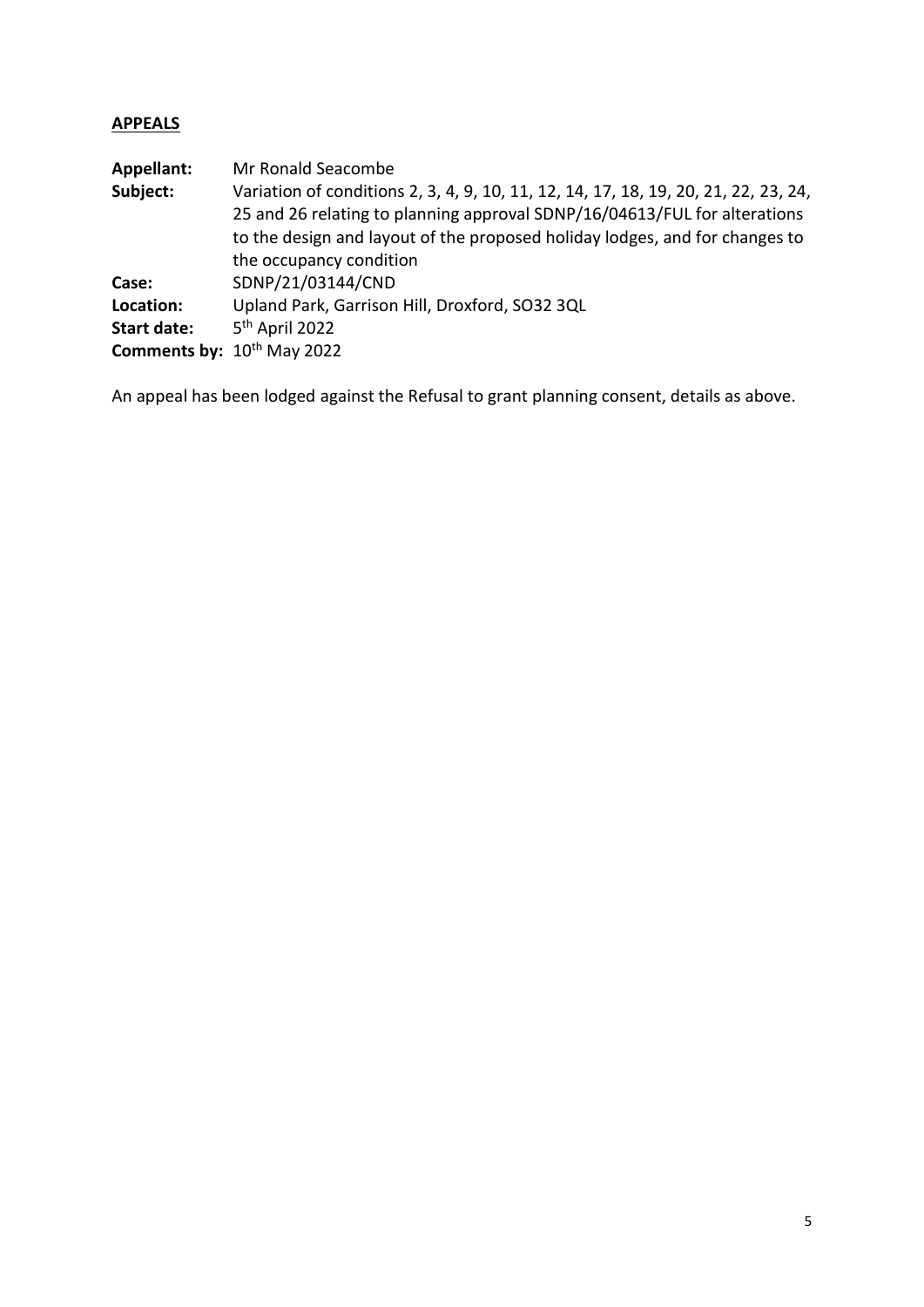## **Enforcements**

| Issue:<br>Case:      | Alleged unauthorised felling of Trees within a conservation area and<br>removal of Japanese knotweed, without correct preparation.<br>SDNP/21/00591/TCA                                                                                                                     |
|----------------------|-----------------------------------------------------------------------------------------------------------------------------------------------------------------------------------------------------------------------------------------------------------------------------|
| Location:            | 1 Down Vale Cottages, Police Station Lane, Droxford                                                                                                                                                                                                                         |
| Officer:             | <b>B</b> Vince                                                                                                                                                                                                                                                              |
| Status:              | <b>REOPENED</b>                                                                                                                                                                                                                                                             |
| Issue:               | Alleged unauthorised works in connection to SDNP/21/05390/HOUS                                                                                                                                                                                                              |
| Case:<br>Location:   | SDNP/22/00182/GENER<br>1 Down Vale Cottages, Police Station Lane, Droxford                                                                                                                                                                                                  |
| Officer:             | G Bowe-Peckham                                                                                                                                                                                                                                                              |
| Status:              | <b>OPEN</b>                                                                                                                                                                                                                                                                 |
| Issue:<br>Case:      | Alleged change of use of land. (superceded Ref:19/00105/BCOND Hill Farm<br>Orchards. Planning application requested to regularize breach)<br>SDNP/20/00097/COU                                                                                                              |
| Location:<br>Status: | Upper Hill Farm, Droxford Road, Swanmore, SO32 2PY<br><b>CLOSED (Assumption due to below)</b>                                                                                                                                                                               |
| Issue:<br>Case:      | Alleged change of use of the site for aggregate lorries and operating 24/7<br>SDNP/22/00019/COU                                                                                                                                                                             |
| Location:            | Upper Hill Farm, Droxford Road, Swanmore, SO32 2PY                                                                                                                                                                                                                          |
| Officer:             | G Bowe-Peckham                                                                                                                                                                                                                                                              |
| Status:              | <b>CLOSED</b>                                                                                                                                                                                                                                                               |
| Issue:               | Variation of conditions 2, 3, 4, 9, 10, 11, 12, 14, 17, 18, 19, 20, 21, 22, 23, 24,<br>25 and 26 relating to planning approval SDNP/16/04613/FUL for alterations<br>to the design and layout of the proposed holiday lodges, and for changes to<br>the occupancy condition. |
| Case:                | SDNP/21/03144/CND                                                                                                                                                                                                                                                           |
| Location:            | Upland Park, Garrison Hill, Droxford, SO32 3QL                                                                                                                                                                                                                              |
| Status:              | <b>APPEAL IN PROGRESS</b>                                                                                                                                                                                                                                                   |
| Issue:<br>Case:      | Removal of hedge and replacement with timber fence<br>SDNP/21/00154/LB                                                                                                                                                                                                      |
| Location:            | Yew Tree Cottage, High Street, Droxford, SO32 3PA                                                                                                                                                                                                                           |
| Officer:             | G Bowe-Peckham                                                                                                                                                                                                                                                              |
| Status:              | <b>UNKNOWN</b>                                                                                                                                                                                                                                                              |
| Issue:               | Alleged unauthorised 6ft wooden fence                                                                                                                                                                                                                                       |
| Case:                | SDNP/21/00598/GENER                                                                                                                                                                                                                                                         |
| Location:            | Show Home, 8 Garrison Hill, Droxford, SO32 3AR                                                                                                                                                                                                                              |
| Officer:             | G Bowe-Peckham                                                                                                                                                                                                                                                              |
| Status:              | <b>CLOSED (Assumption to due below)</b>                                                                                                                                                                                                                                     |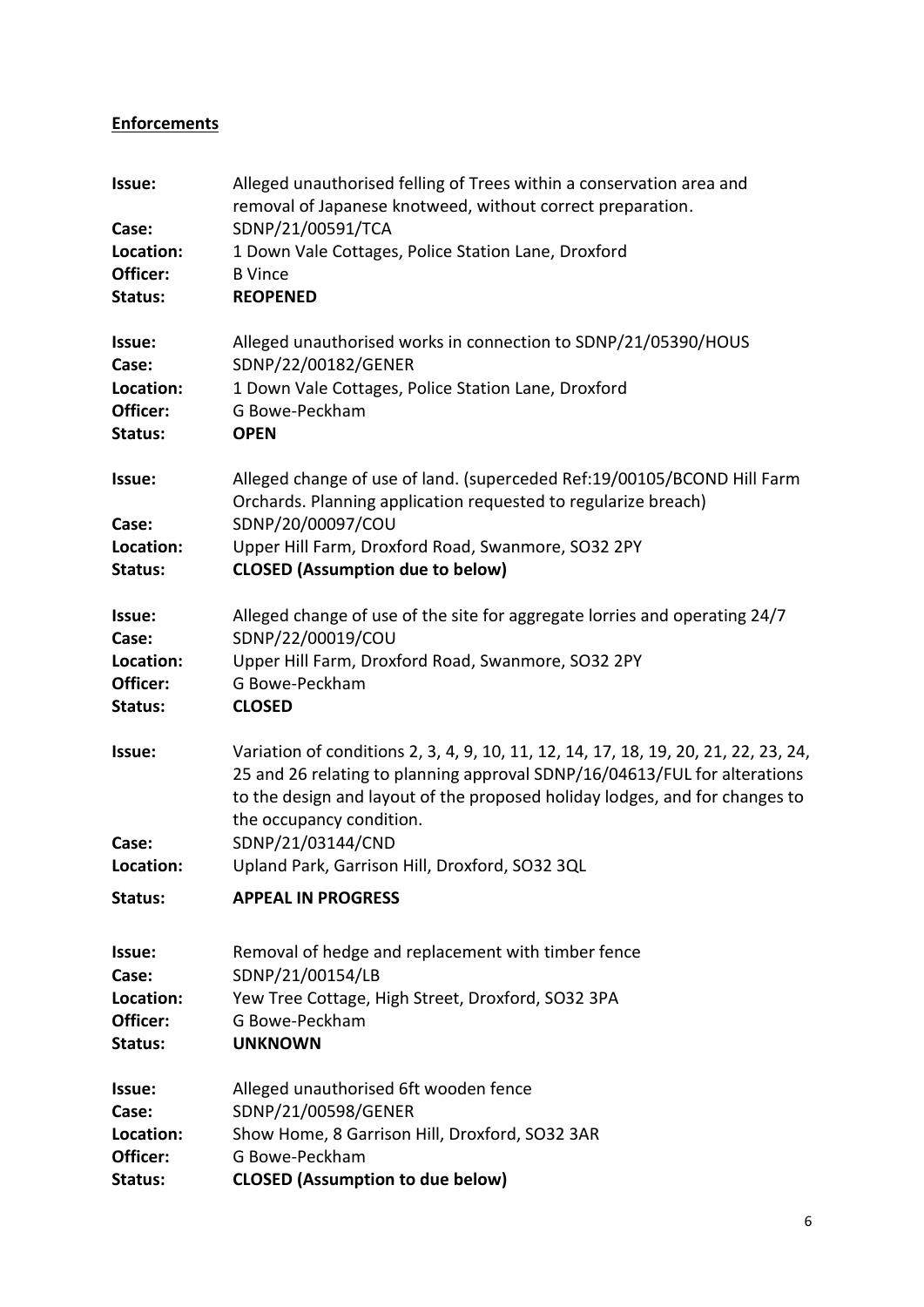| Proposal:                                           | (Part retrospective) Erection of acoustic fence. Erection of greenhouse/shed                                                                                                                                               |
|-----------------------------------------------------|----------------------------------------------------------------------------------------------------------------------------------------------------------------------------------------------------------------------------|
| Case:                                               | SDNP/21/05245/HOUS                                                                                                                                                                                                         |
| Location:                                           | 8 Garrison Hill, Droxford, SO32 3AR                                                                                                                                                                                        |
| Decision:                                           | <b>APPROVED</b>                                                                                                                                                                                                            |
| Issue:<br>Case:<br>Location:<br>Officer:<br>Status: | Alleged deviations from approved plans to install high panel fencing and<br>manhole covers along the footpath<br>SDNP/22/00026/BRECON<br>The Mill House, Mill Lane, Droxford, SO32 3QS<br>G Bowe-Peckham<br><b>UNKNOWN</b> |
| Issue:                                              | Internal changes, new windows and doorways                                                                                                                                                                                 |
| Case:                                               | SDNP/21/00295/LB                                                                                                                                                                                                           |
| Location:                                           | Sarum House, High Street, Droxford, SO32 3PA                                                                                                                                                                               |
| Officer:                                            | M Clavey                                                                                                                                                                                                                   |
| Status:                                             | <b>UNKNOWN</b>                                                                                                                                                                                                             |
| Issue:                                              | Alleged single skin fuel tanks installed                                                                                                                                                                                   |
| Case:                                               | SDNP/16/00503/GENER                                                                                                                                                                                                        |
| Location:                                           | 1 Midlington House, Swanmore Road, Droxford, SO32 3PT                                                                                                                                                                      |
| Officer:                                            | K Longl                                                                                                                                                                                                                    |
| Status:                                             | <b>UNKNOWN</b>                                                                                                                                                                                                             |